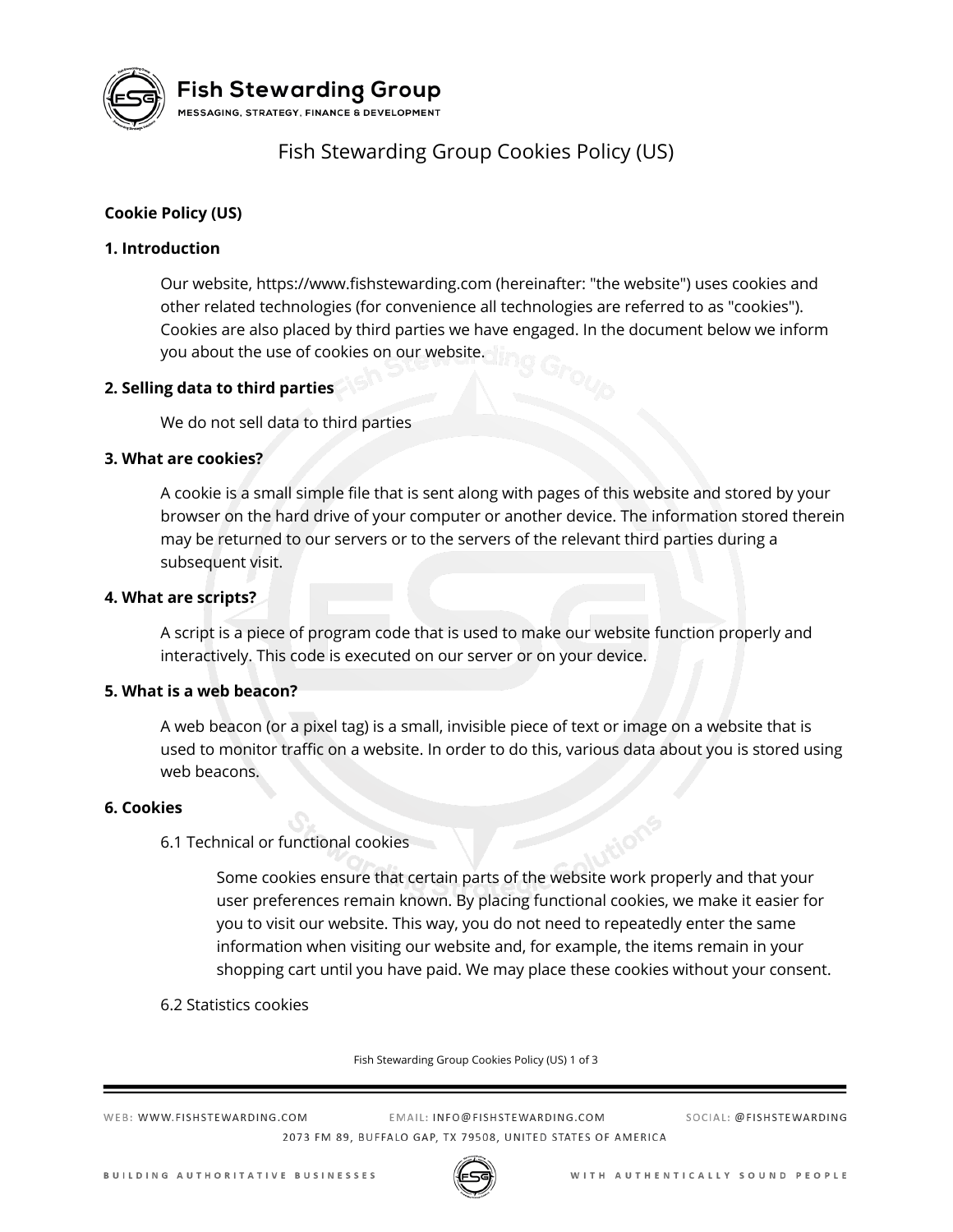

# Fish Stewarding Group

MESSAGING, STRATEGY, FINANCE & DEVELOPMENT

## Fish Stewarding Group Cookies Policy (US)

We use statistics cookies to optimize the website experience for our users. With these statistics cookies we get insights in the usage of our website.

6.3 Marketing/Tracking cookies

Marketing/Tracking cookies are cookies or any other form of local storage, used to create user profiles to display advertising or to track the user on this website or across several websites for similar marketing purposes.

## 6.4 Social media buttons

On our website we have included buttons for Facebook, Twitter, LinkedIn, Instagram and Pinterest to promote webpages (e.g. "like", "pin") or share (e.g. "tweet") on social networks like Facebook, Twitter, LinkedIn, Instagram and Pinterest. These buttons work using pieces of code coming from Facebook, Twitter, LinkedIn, Instagram YouTube, and Pinterest themselves. This code places cookies. These social media buttons also can store and process certain information, so a personalized advertisement can be shown to you.

Please read the privacy statement of these social networks (which can change regularly) to read what they do with your (personal) data which they process using these cookies. The data that is retrieved is anonymized as much as possible. Facebook, Twitter, LinkedIn, Instagram and Pinterest are located in the United States.

## **7. Placed cookies**

N/A

### **8. Consent**

When you visit our website for the first time, we will show you a pop-up with an explanation about cookies. You do have the right to opt-out and to object against the further use of nonfunctional cookies. Solution

8.1 Manage your consent settings

You can also disable the use of cookies via your browser, but please note that our website may no longer work properly.

### **9. Your rights with respect to personal data**

You have the following rights with respect to your personal data:

Fish Stewarding Group Cookies Policy (US) 2 of 3

WEB: WWW.FISHSTEWARDING.COM

EMAIL: INFO@FISHSTEWARDING.COM 2073 FM 89, BUFFALO GAP, TX 79508, UNITED STATES OF AMERICA SOCIAL: @FISHSTEWARDING